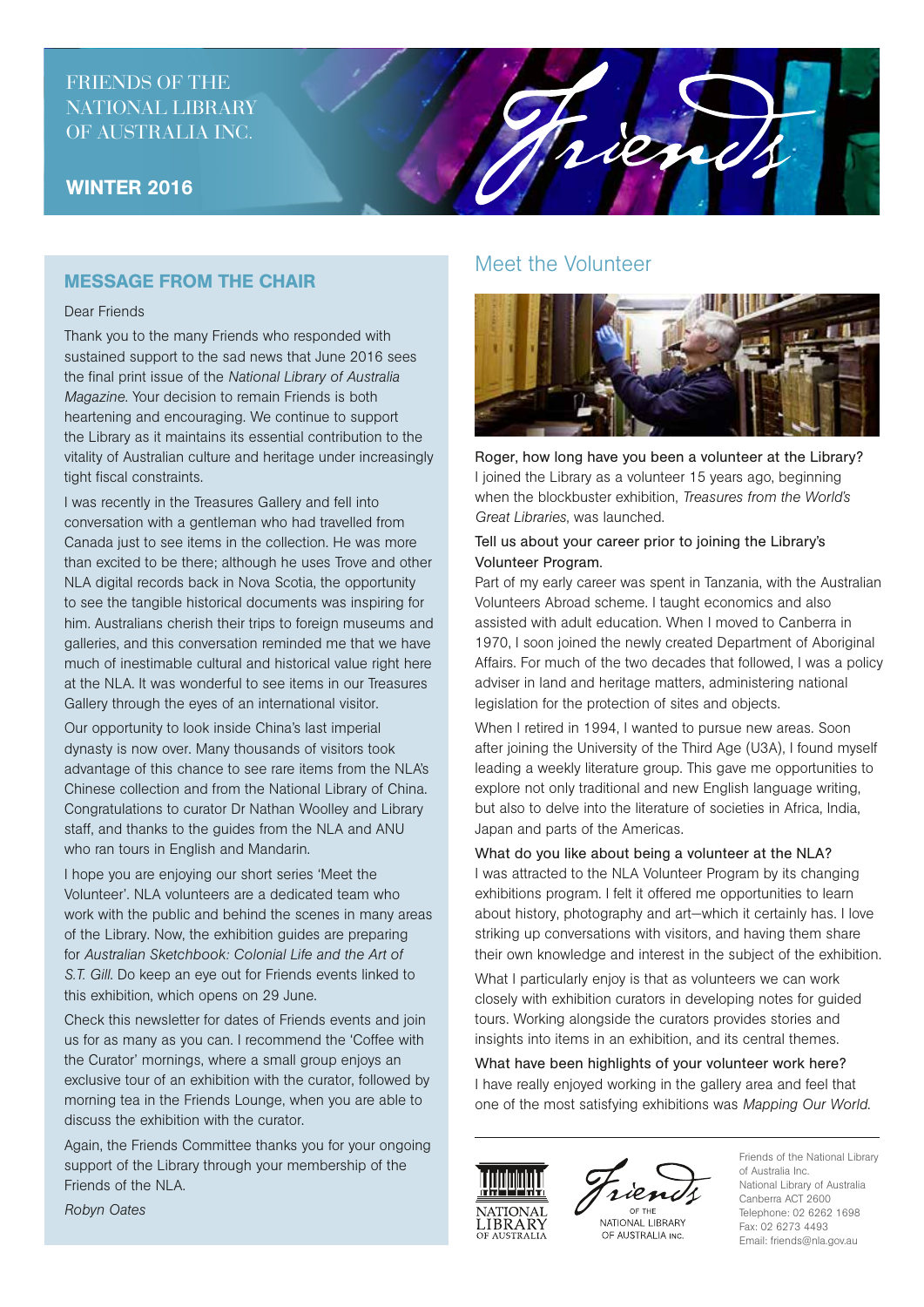I have long had a fascination with the history of cartography, and was pleased not only to sharpen my understanding but also to bring out a clear narrative of this history as it affected Australia during each tour.

The display of the *Rothschild Prayer Book* was another example of the exhibition sparking my interest, this time in the production of manuscripts, the changes brought about by the introduction of printing and the way prestige items continued to be commissioned in spite of the printing press. I followed the *Prayer Book* to Melbourne, where it was exhibited alongside an impressive collection of other early manuscripts held by Kerry Stokes.

While working on a behind-the-scenes project cleaning rare books, I was fortunate to learn much more about the preservation unit at the Library, and to see some of the skilled staff work on the Library's collection items. What a great way for volunteers to gain insight into fascinating sections of a great library.

*Jenny Oates, interviewer*

### FRIENDS NEWS

## Theatrical Ephemera

On 14 April, 70 Friends enjoyed a White Gloves evening, viewing over 300 items from the Library's Prompt collection. This collection is part of a vast and varied accumulation of ephemeral material held by the Library. As the name suggests, the Prompt collection documents the world of Australian performing arts.

Introducing the event, Kathryn Cole, Deputy Chair of the Friends Committee, quoted the words of John Bell, founder of the Bell Shakespeare Company, on the ephemeral nature of theatre:

*I think I'll be forgotten in 10 years' time ... theatre, acting are very transitory, very temporary things. The next generation of actors won't know who I was, what the Bell Shakespeare Co. was … that's what time is all about.*

This comment explains the nature and importance of the Library's collection of all forms of ephemera and of theatrical material in particular. The items on display—theatre and music programs, posters, tickets, cast lists and press releases—



were not meant to last. They could easily have been ignored as too trivial to form part of a formal Library collection. Yet, as this viewing demonstrated, they are worth preserving, as they bring to life fleeting but significant moments in Australia's cultural life, moments that would have been forgotten. The collection gives the lie to John Bell's gloomy words; it records events that time would otherwise have erased.

On show was material illustrating the careers of giants of the Australian performing arts. These included Sir Robert Helpmann, Dame Joan Sutherland, Richard Bonynge, Dame Nellie Melba, Barry Humphries, Dame Judith Anderson, Kylie Minogue, Cate Blanchett and Nick Cave. In addition, the items record the performance history of companies such as the Bangarra Dance Theatre, the Tivoli Circuit, the Australian Ballet and Ashton's Circus—and provide information on individual musicals and plays that toured Australia. There are also programs from overseas performances. It is not only the performers (actors, dancers and singers) who are remembered, but also composers, choreographers, directors, theatrical entrepreneurs, playwrights, and set and costume designers.

Kathryn acknowledged the hard work of Catherine Aldersey (Ephemera Officer) and her colleagues, who selected the varied items and prepared the exhibition. She also thanked the volunteers who had assisted by making themselves available to explain the material and answer questions.

Catherine Aldersey then spoke, emphasising that the Prompt collection is just one of the Library's ephemera collections. Their aim is to document the social, cultural, political and commercial life of Australia. Yet the Prompt material is far from an insignificant part of these collections: it now occupies over 300 shelf metres and is still growing! The material comes from many sources. Some items have been purchased at auction, some from antiquarian book dealers, some have been donated by members of the public or friends and family of staff members, and some supplied by the companies upon request. A number of the items are fragile, with several over a hundred years old.

Catherine concluded by thanking the team of volunteers who had assisted her in planning the viewing and making it happen: Sheena Ashwell, Yole Daniels, Margaret Goode, Alan Kerr, Anthony Ketley, Margaret Pender, Jennifer Philips, Margaret Thompson and Janet Wilson.

*John Seymour*

# A Garden for Empire and Nation

Over 100 Friends of the National Library and the Australian Garden History Society attended Dr Stephen Whiteman's lecture, *A Garden for Empire and Nation: The Qing Imperial Mountain Estate in Chengde*, on Friday evening 13 May.

Dr Stephen Whiteman, lecturer in Asian Art at the University of Sydney, presented a most stimulating talk that took us on a journey from Emperor Kangxi's original plans for the Imperial Gardens complex—known as *Bishu shanzhuang* or 'Mountain Estate to Escape the Summer Heat'—through the major changes made by successive Qing emperors to the present day.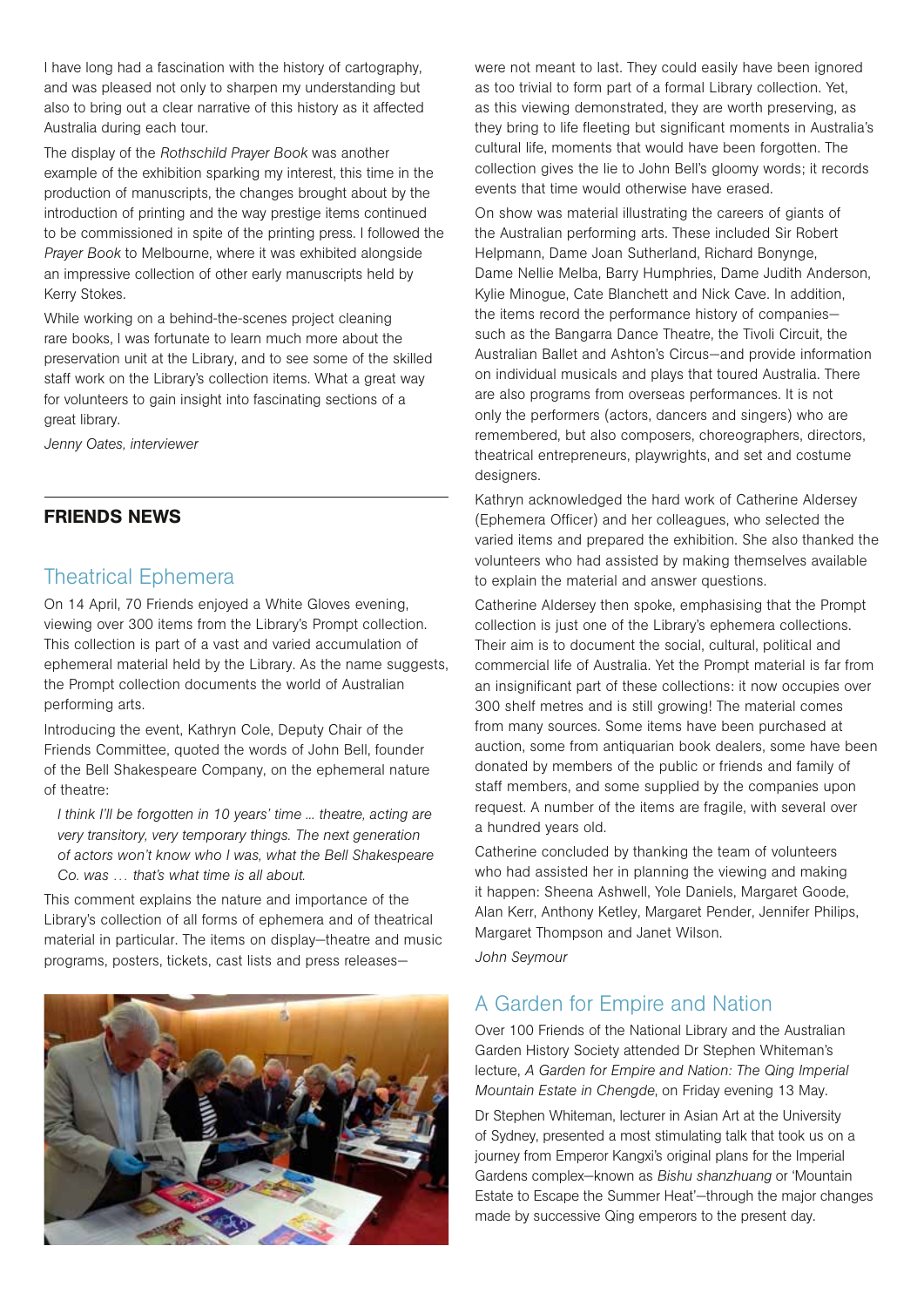Initially the emperor conceived the gardens as a travelling palace to which he might retreat from the heat of the Beijing summer. The site he chose was located 175 kilometers northeast of the capital Beijing and covered an area of 1,400 acres, an area equivalent to four times that occupied by the ANU campus here in Canberra. The actual construction of the imperial park-palace was of an unprecedented scale and complexity and took ten years to complete.

In December 1702, the emperor issued an edict in which he outlined the motivations for his summer palace:

*Our dynasty has secured the Mandate of Heaven and initiated a new epoch … Raising Our head, We commit to Heaven's will. Rain and sun each come in due course, the farmer's labours sprout bountifully, the common people live in peace, and all regions are in harmony … There is already a twenty-year history of martial training in Mulan [the Qing imperial hunting grounds], and while cherishing those from afar and nurturing [all] peoples is that which occupies Our thoughts and memories, there is still no place [in this region] where [we] may comfortably pass the night. At present, following the request of ministers and officials, it is appropriate to begin the foundations for a traveling palace in Rehe, so that pacification of the northern borders may be achieved … It is ordered that the Board of Works and the Imperial Household Department should study famous gardens of the North and South closely, provide draft plans, construct models and submit them for imperial review.*

Dr Whiteman argued that this edict and the resulting gardens embodied the aspirations of the new Qing dynasty to create a nation where different ethnic groups with different languages and religious beliefs could live together in harmony under the rule of the Qing emperor as a united whole—effectively a new nation.

To achieve this ideal, the Qing had to establish their legitimacy with the masses, to integrate the different ethnic groups and bring together the different religious rites and practices of Confucian thought, Daoism and Buddhism. It was through the realisation of the garden palace with its royal buildings, temples, sculptures and garden vistas that the emperor could present a model in microcosm of what the dynasty represented.

Dr Whiteman also elaborated on the specific design principles and individual elements of the original gardens that drew on traditional historical designs for the use of water features and landscape views and the ways these were also altered to show the virtues of the Qing.

He quoted Leng Mei's *Thirty-Six Views of Bishu Shanzhuang,* which contains paintings of the gardens, imperial essays, poems and stele inscriptions of the emperor's response to the gardens.

Dr Whiteman then described the many changes and permutations that the imperial gardens underwent over the successive reigns of later Qing emperors, until they fell into decline at the end of the imperial dynasties in the early twentieth century.

Fortunately, more recently, with the help of UNESCO, the gardens have been reinstated and recreated for the enjoyment of the Chinese people and visitors alike.

Dr Whiteman argued that the aspirations of Emperor Kangxi effectively established the power and authority of the Qing dynasty. The gardens are an enduring testament to the achievements of the last Chinese imperial dynasty. *Jenny Oates* 

# Collecting Federal Election Ephemera

The National Library collects and preserves printed election campaign materials to ensure a permanent record of Australia's federal political history is kept, and we would be very grateful if you could help us collect it. Please keep any federal election campaign material you come across in the lead-up to 2 July and post it to us!

We're interested in copies of any original printed leaflets, letters to constituents, how-to-vote cards and anything related to election issues. We aim to collect as comprehensively as possible, to preserve material for every candidate, party and lobby group, and we try to gather material from every electorate across Australia.

We also share any surplus copies of this important material with our colleagues in other Australian libraries and collecting institutions.

Please send original campaign material (published, not photocopies or digital files) for inclusion in the national collection to:

Ephemera Officer Printed Australiana National Library of Australia CANBERRA ACT 2600

Material may also be personally delivered to the Library please phone ahead to the Ephemera Officer on 02 6262 1180.

There's more information on the Library's website: nla.gov.au/ephemera/federal-election-campaigns.

# Lake View Book Club

The Lake View Book Club meets in the Friends Lounge on the last Tuesday of each month, from 6.15 pm to around 7.45 pm. Members of the Friends are welcome to join our friendly group. Books for the winter period are:

- 28 June: *All the Light We Cannot See*, Anthony Doerr
- 26 July: *A Man Called Ove*, Fredrik Backman
- 30 August: *The Danish Girl,* David Ebershoff

If you have any questions, please contact Kathryn Cole at kathryncole@grapevine.net.au.

#### BUILDING YOU A BETTER BOOKPLATE

From Monday 23 May, Bookplate cafe at the Library will be temporarily closed for refurbishment and will reopen on Monday 27 June. Paperplate cafe on LG1 will remain open during this time.